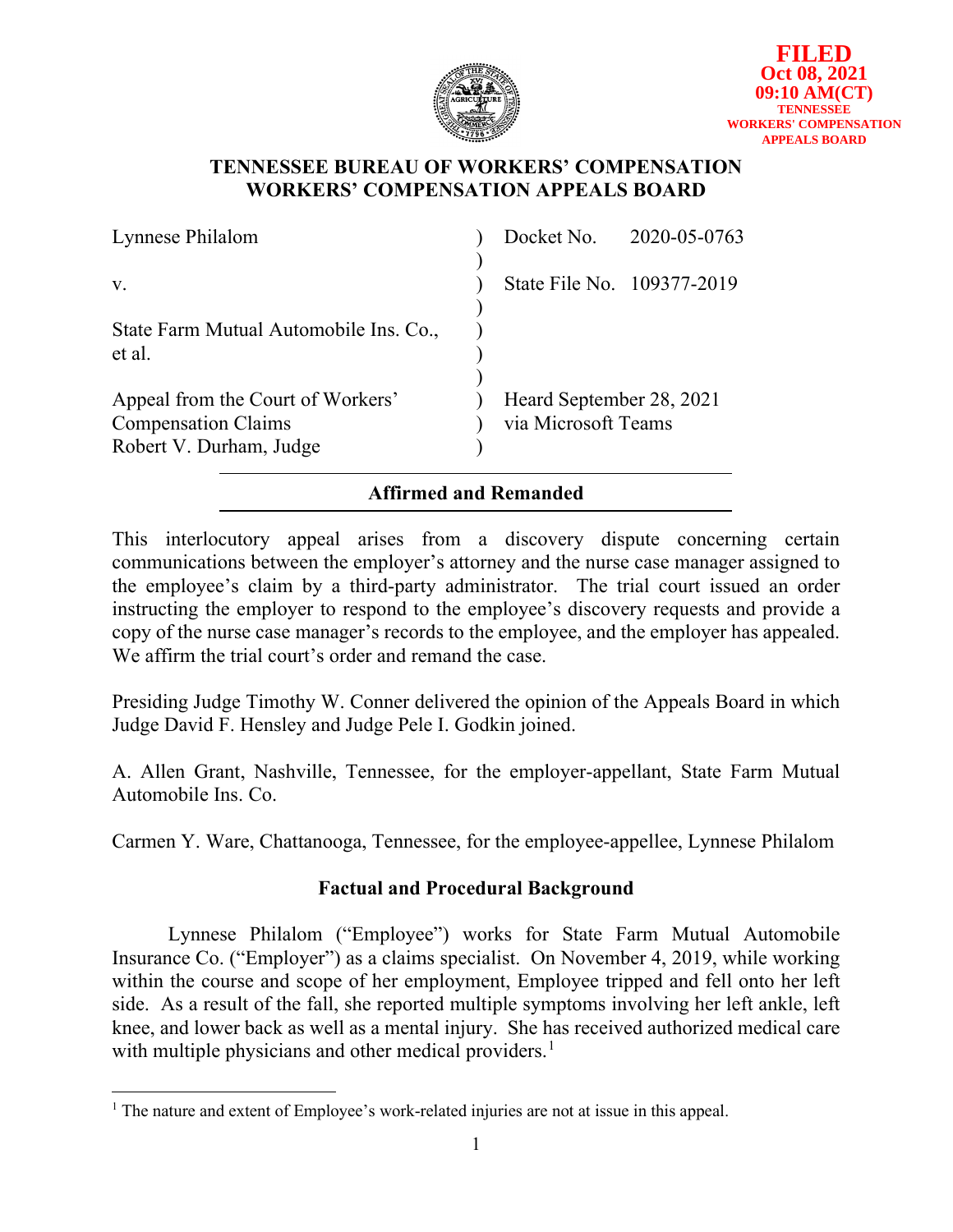Employer's workers' compensation insurer, Agri General Insurance Co., retained a third-party administrator, Sedgwick Claims Management Services ("Sedgwick"), to administer Employer's workers' compensation claims. With respect to Employee's claim, Sedgwick assigned a nurse case manager, Christy Spurlock, RN, who is also a Sedgwick employee, to assist in the medical case management of the claim as described in Tennessee Code Annotated section 50-6-1[2](#page-1-0)3 (2020).<sup>2</sup>

During the course of discovery, Employee submitted written discovery requests to Employer, including requests for production of documents. Employer objected to some of the requests, which resulted in several motions to compel discovery filed by Employee. In her third motion to compel, Employee asserted that Employer had failed to adequately respond to request for production number 14, which reads as follows:

Please provide a copy of all correspondence, emails and communications whatsoever between you and the employee, healthcare providers, case managers, utilization review, expert witnesses, Tennessee Department of Labor or any other persons concerning the employee and/or any matters arising out of the accident forming the basis of this action. If you contend that any such document is privileged, please provide a privilege log concerning the same.

In a "second supplemental request," Employee acknowledged having received some documents responsive to the original request but asserted entitlement to "all correspondence, emails and communications whatsoever between you and the employee . . . as well as between you and any of the other above-mentioned persons, including . . . Christy Spurlock, RN case manager."

Employee also submitted a request for production of documents identified as "RFPD #15," which sought "a copy of the case management file concerning [Employee] to include, but not limited to, all reports, assignment instructions, initial evaluation and plan; file notes; all communications with . . . attorneys whether this information be kept in the case management file or elsewhere." In the alternative, Employee requested a privilege log describing any documents responsive to this request that Employer asserted were protected from discovery.

In its written response, Employer asserted, in pertinent part, that "Employer's communications with both Christy Spurlock and counsel included are protected by attorney-client privilege *due to Ms. Spurlock being a Sedgwick employee*." (Emphasis added.) In a subsequent brief, Employer contended that "Employer's attorney's

<span id="page-1-0"></span><sup>2</sup> Tennessee's Workers' Compensation Law authorizes an employer to establish "its own program of case management that meets the guidelines promulgated by the administrator in rules." Tenn. Code Ann. § 50- 6-123(e). The rules governing medical case management are contained in Tenn. Comp. R. & Regs 0800- 02-07 (2017).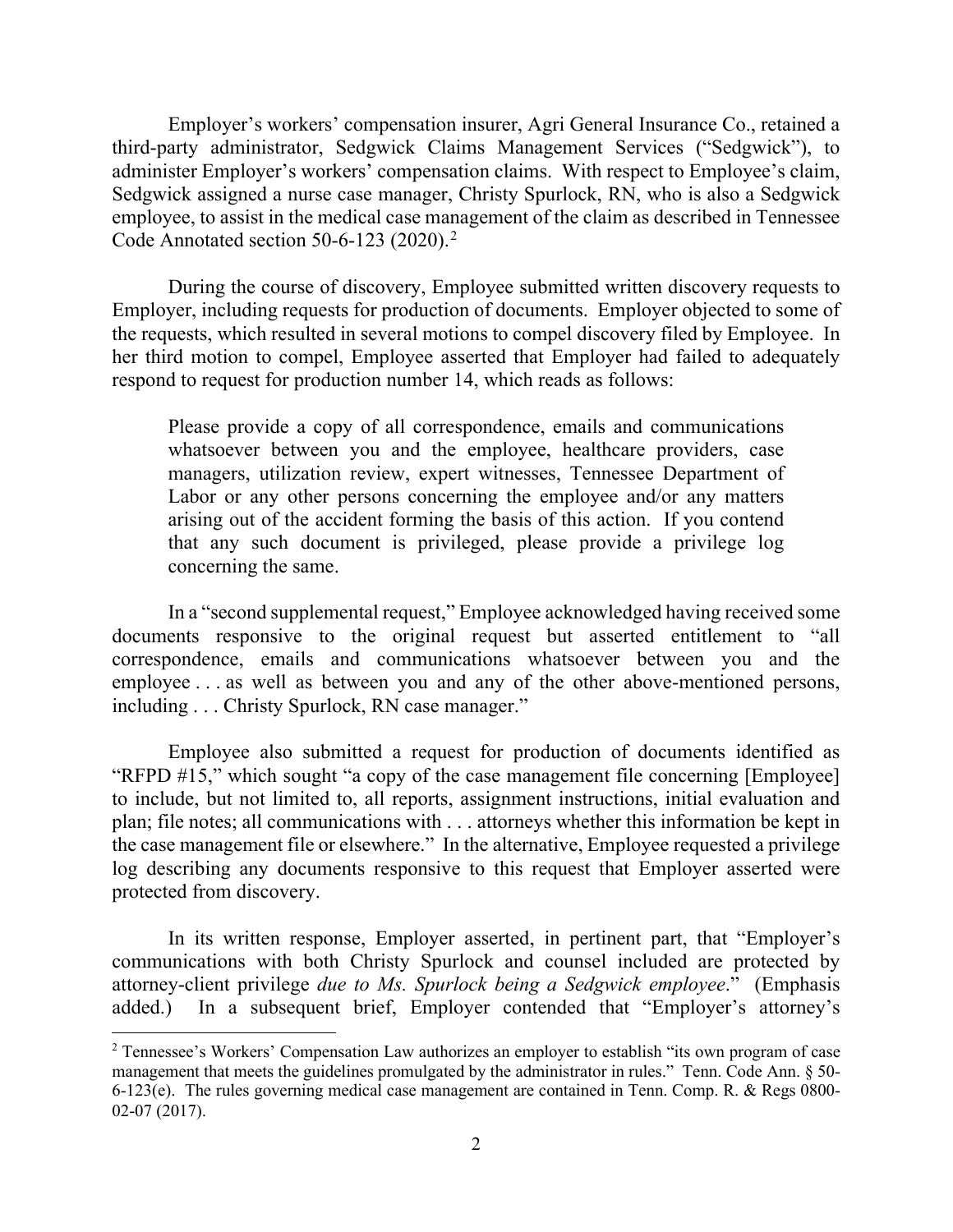communications with Christy Spurlock, NCM are protected by the attorney-client privilege because, even if Christy Spurlock is a third party, she is an 'insider' that does not break the privilege." Employer further argued that "Employer's attorney's communications with Christy Spurlock, NCM are protected by the work product doctrine because the communications contain the mental impressions, conclusions, opinions, or legal theories of an attorney or other representative of a party concerning the litigation."

Following a hearing on Employee's motion to compel discovery, the trial court issued an order in which it determined that none of the nurse case manager's notes are protected by either the attorney-client privilege or the attorney work product doctrine. It ordered Employer to provide copies of all such notes to Employee. Employer has appealed.

#### **Standard of Review**

The standard we apply in reviewing a trial court's decision presumes the court's factual findings are correct unless the preponderance of the evidence is otherwise. *See* Tenn. Code Ann. § 50-6-239(c)(7) (2020). A trial court's decisions regarding pre-trial discovery are reviewed under an abuse-of-discretion standard. *See, e.g.*, *Bellsouth Telecoms. v. Howard*, No. M2019-00788-WC-R3-WC, 2013 Tenn. LEXIS 343, at \*7 (Tenn. Workers' Comp. Panel Apr. 11, 2013). The interpretation and application of statutes and rules are questions of law that are reviewed *de novo* with no presumption of correctness afforded the trial court's conclusions. *See Mansell v. Bridgestone Firestone N. Am. Tire, LLC*, 417 S.W.3d 393, 399 (Tenn. 2013). We are also mindful of our obligation to construe the workers' compensation statutes "fairly, impartially, and in accordance with basic principles of statutory construction" and in a way that does not favor either the employee or the employer. Tenn. Code Ann. § 50-6-116 (2020).

#### **Analysis**

In its notice of appeal, Employer asserted the trial court erred in finding that "Counsel for Employer's communications with the [nurse case manager] are not protected by the attorney-client privilege or work product doctrine in light of the [nurse case manager's] status as an agent of Employer" or her status as "an actual employee of Employer." In a subsequent brief, Employer characterized itself, its workers' compensation insurer, and the third-party administrator, Sedgwick, as "collectively 'Employer.'" It asserted that although Sedgwick is not a "formal party" to the litigation such that it could be sued directly by Employee, Sedgwick is "part and parcel of the joint 'client' of the undersigned Counsel" and that Sedgwick employees are "also the 'client' of undersigned counsel." Hence, in Employer's view, the nurse case manager assigned to assist Employee in the medical case management of the claim is a "joint client" of Employer's counsel because she is employed by Sedgwick, which is the third-party administrator of Agri General Insurance Company, which is the insurer of Employer.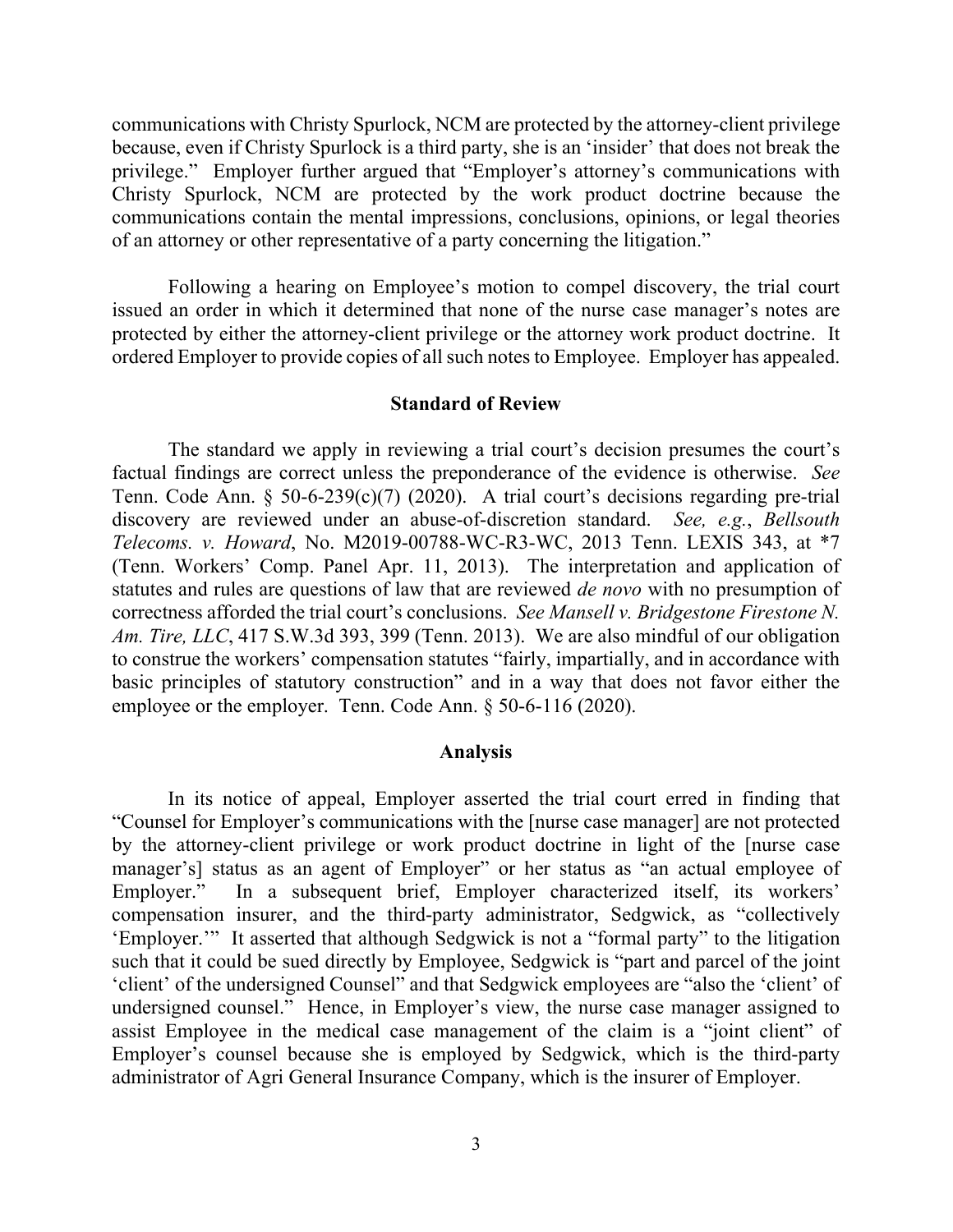#### *Common Interest Doctrine*

In support of its position, Employer cites the "common interest doctrine," which it asserts protects communications between Employer, its counsel, and a nurse case manager employed by a third-party administrator. In *Gibson v. Richardson*, No. W2002-03027- COA-R7-CV, 2003 Tenn. App. LEXIS 43 (Tenn. Ct. App. Jan. 17, 2003), the Tennessee Court of Appeals addressed the applicability of the "common interest doctrine" in a personal injury lawsuit. In *Gibson*, two defendants asserted that certain communications between the defendants and their attorneys for the purpose of coordinating a joint legal strategy were protected by the attorney-client privilege under the "common interest doctrine." In analyzing this issue, the Court of Appeals noted a four-part test:

A *party* asserting that certain communications are protected by the common interest doctrine must show:

- (1) that the otherwise privileged information was disclosed due to actual or anticipated litigation,
- (2) that the disclosure was made for the purpose of furthering a common interest in the actual or anticipated litigation,
- (3) that the disclosure was made in a manner not inconsistent with maintaining its confidentiality against adverse parties, and
- (4) that the person disclosing the information has not otherwise waived its [sic] attorney-client privilege for the disclosed information.

*Id.* at \*13-14 (emphasis added) (citing *Boyd v. Comdata Network, Inc.*, 88 S.W.3d 203, 214 (Tenn. Ct. App. 2002) (The doctrine "permits *the participants in a joint defense* to communicate among themselves and with their attorneys on matters of common legal interest for the purpose of coordinating their joint legal strategy.") (Emphasis added.)).

We conclude the "common interest doctrine" is inapplicable in this case for several reasons. First, as acknowledged by Employer, neither Sedgwick nor the nurse case manager is a party to this cause of action, and neither is subject to any potential liability in this case. Tennessee Code Annotated section 50-6-102(13) defines the term "employer" to "include the employer's insurer." It does not, however, expressly include a third-party administrator or the employees of a third-party administrator within the definition of the term "employer." Thus, Employer's attempt to include Sedgwick and its employees within the umbrella term "joint client" is unsupported by statutory or case law. Second, counsel for employer is not seeking to establish a "joint legal strategy" between Employer and Sedgwick or the nurse case manager because neither Sedgwick nor the nurse case manager is a defendant in this litigation that needs a "joint legal strategy." Third, the regulations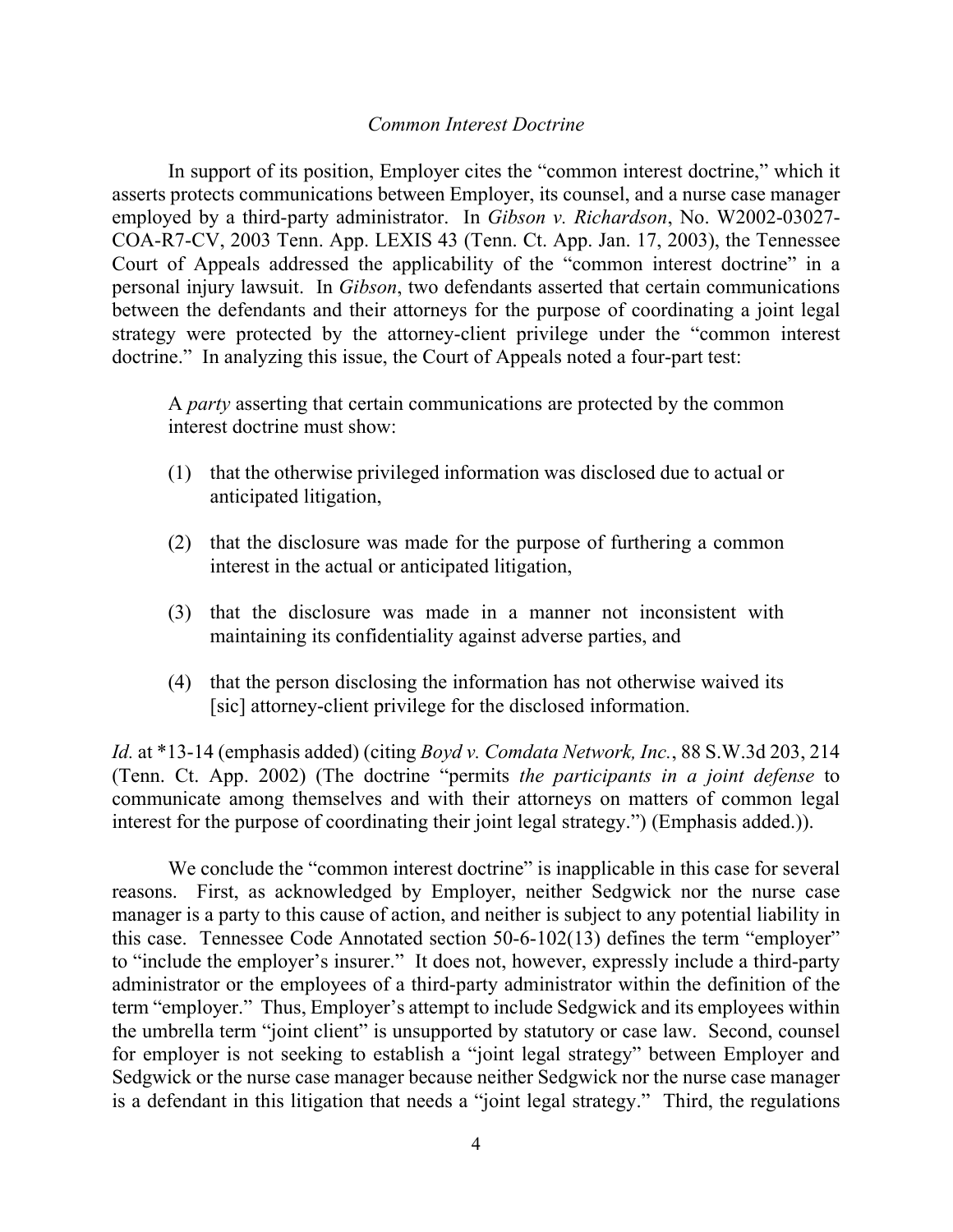authorizing an employer to establish a case management program make clear that a nurse case manager is to provide case management services for the benefit of the employee while also seeking to control medical costs. *See* Tenn. Code Ann. § 50-6-122(a)(1); Tenn. Comp. R. & Regs. 0800-02-07-.01(3). A nurse case manager is expressly prohibited from participating in the investigation of a claim, any compensability determinations, any medical causation assessments, or any impairment rating assessments. Tenn. Comp. R. & Regs. 0800-02-07-.04(2) (2017). A nurse case manager cannot coordinate or participate in any surveillance activities of the employee, and he or she is also prohibited from "refus[ing] to provide case management reports to parties to the claim." Tenn. Comp. R. & Regs.  $0800-02-07-.04(2)(i)-(i).$ 

In short, the "common interest doctrine" was developed to "widen[] the circle of persons to whom clients may disclose privileged communications," but that circle is limited to "participants in a joint defense" who have "common legal interest[s]" in coordinating a "joint legal strategy." *Boyd*, 88 S.W.3d at 214. In the context of this workers' compensation litigation, we conclude the nurse case manager is beyond the reach of the "common interest doctrine."

#### *Attorney-Client Privilege*

Employer also asserts that any communication between Employer and its counsel that includes the nurse case manager is protected by the attorney-client privilege. Employer relies, in part, on the law of agency. In discussing the attorney-client privilege, Employer notes that it was developed to "encourage full and frank communications between attorneys and their clients." We agree. However, the application of this privilege in the context of this case hinges on a finding that the nurse case manager, as an employee of a third-party administrator hired by Employer's workers' compensation insurer is, in effect, an agent of Employer. Moreover, Employer relies heavily on the intent of "legislative and administrative bodies" that promulgated the laws and regulations governing the workers' compensation system. In Employer's view, these entities "had both confidentiality and privilege" in mind at the time of drafting.

The purposes and intent of the case management system was discussed by the Tennessee Supreme Court's Special Workers' Compensation Appeals Panel in *Seiber v. Methodist Med. Ctr.*, No. 03S01-9801-CV-00006, 1999 Tenn. LEXIS 205 (Tenn. Workers' Comp. Panel Mar. 25, 1999). In that case, the Appeals Panel noted the intent expressed by the legislature:

It is the intent of the general assembly that quality medical care services shall be available to injured and disabled employees. It is also the legislative intent to control increasing medical costs in workers' compensation matters by establishing cost control mechanisms to ensure cost-effective delivery of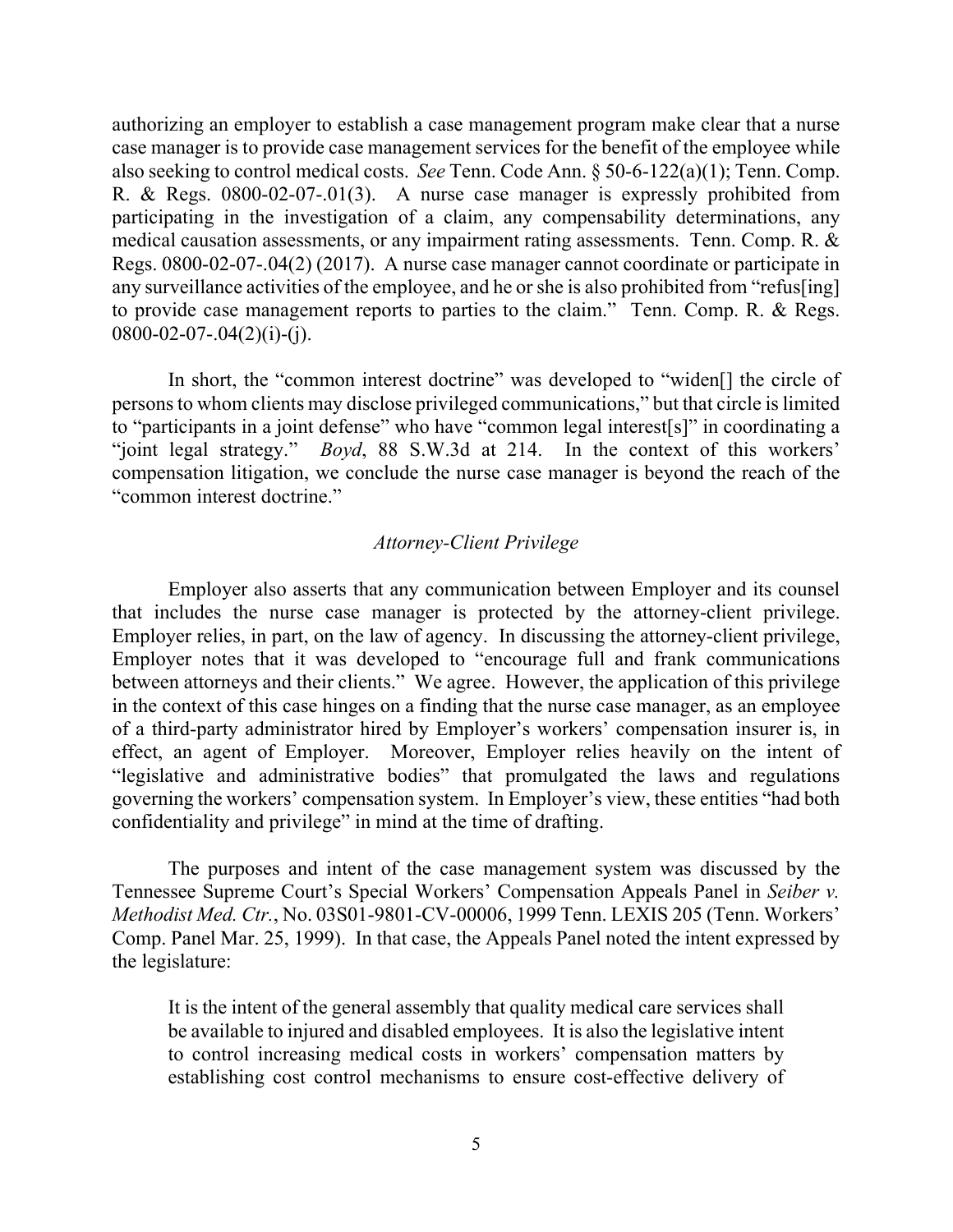medical care services by employing a program of medical case management and a program to review the utilization and quality of medical care services.

*Id.* at \*7 (quoting Tenn. Code Ann. § 50-6-122(a)(1)). Thus, the statutory and regulatory elements of nurse case management evidence a dual purpose: to assist injured workers in obtaining quality medical services and to help control medical costs. The language noted by the Appeals Panel in *Seiber* discussing legislative intent remains in the statute today. The Panel in *Seiber* further explained that, at that time, the Commissioner of Labor was authorized to establish a case management system that would:

- (1) Develop a treatment plan to provide appropriate medical care services to an injured or disabled employee;
- (2) Systematically monitor the treatment rendered and the medical progress of the injured or disabled employee;
- (3) Assess whether alternate medical care services are appropriate and delivered in a cost-effective manner based on acceptable medical standards;
- (4) Ensure that the injured or disabled employee is following the prescribed medical care plan; and
- (5) Formulate a plan for return to work with due regard for the employee's recovery and restrictions and limitations, if any.

*Id.* at \*7-8 (quoting Tenn. Code Ann. § 50-6-123(b) (1996)). That language no longer appears in the statute but is included in Tenn. Comp. R. & Regs. 0800-02-07-.04 along with other provisions addressing the duties and obligations of nurse case managers.

Contrary to Employer's position, we find nothing in the stated legislative intent of statutory and regulatory provisions relating to nurse case management to suggest the legislature intended nurse case managers to act as agents of employers. In fact, as noted above, the regulations governing nurse case management explicitly prohibit nurse case managers from participating in compensability determinations, medical causation findings, negotiations, investigations, "or any other non-rehabilitative activity." Tenn. Comp. R. & Regs. 0800-02-07-.04(2). Thus, unlike an adjuster or claims specialist, whose express purpose is to act as an agent of an employer in administering and adjusting claims, the nurse case manager is expressly prohibited from engaging in any "non-rehabilitative" activity.

In support of its position, Employer cites the Tennessee Supreme Court's decision in *Dialysis Clinic, Inc. v. Medley*, 567 S.W.3d 314 (Tenn. 2019). In *Medley*, the Court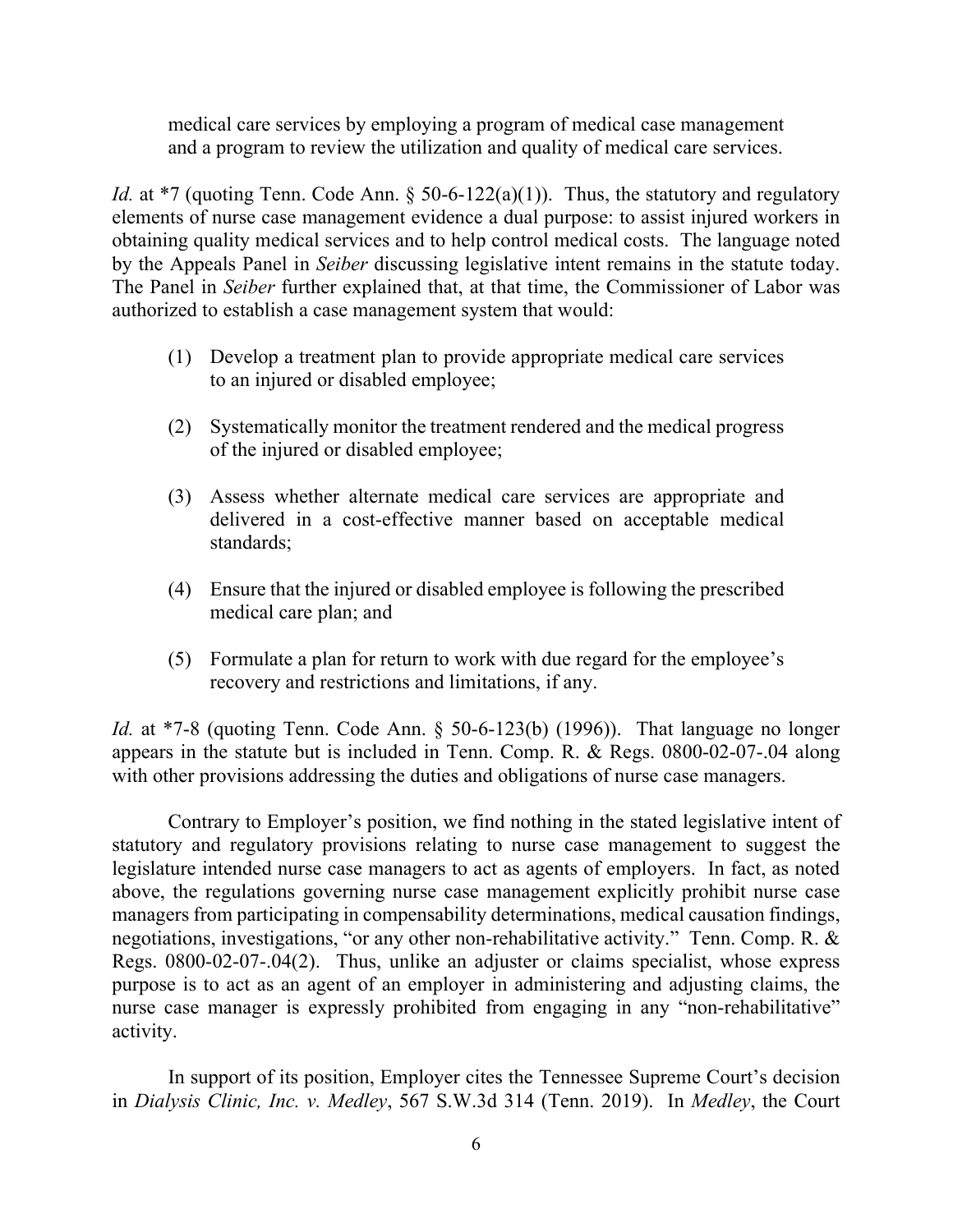considered whether communications between a litigant's attorney and a third party could be protected from discovery. *Id.* at 316. In analyzing this issue, the Court noted a three part-test for determining whether such communications are protected from discovery: (1) whether the third party is the "functional equivalent" of the party's employee; (2) whether the communications relate to the subject matter of legal counsel's representation of the party; and (3) whether the communications were made with the intention that they would be kept confidential. *Id.* Additionally, in determining whether the third party is the "functional equivalent" of an employee of legal counsel's client, the Court instructed trial courts to consider the following "non-exclusive" factors:

[W]hether the nonemployee performs a specific role on behalf of the entity; whether the nonemployee acts as a representative of the entity in interactions with other people or other entities; whether, as a result of performing its role, the nonemployee possesses information no one else has; whether the nonemployee is authorized by the entity to communicate with its attorneys on matters within the nonemployee's scope of work to facilitate the attorney's representation of the entity; and whether the nonemployee's communications with the entity's attorneys are treated as confidential.

*Id.* at 324. In considering these factors in the context of a nurse case manager, we conclude the nurse case manager is not the functional equivalent of an employee of Employer such that communications between the nurse case manager and the attorney representing Employer are protected from discovery. First, as noted above, nurse case managers have statutory and regulatory duties intended to benefit both employees and employers. Second, unlike employees and agents of the employer, nurse case managers are expressly prohibited from engaging in any "non-rehabilitative" conduct pertinent to the compensability of an employee's claim for benefits. Third, a nurse case manager is obligated to provide his or her reports to all parties to the claim. Fourth, there is nothing in the statute or regulations that obligates a nurse case manager to keep confidential any communications it has with the attorneys for either party.

In short, we find nothing in the statutes, regulations, or case law to suggest that the nurse case manager in this case is an agent acting on behalf of Employer, or the functional equivalent of an employee of Employer, for purposes of invoking the attorney-client privilege. Thus, we conclude the trial court did not abuse its discretion in ordering Employer to respond to Employee's discovery requests.

### *Attorney Work-Product Doctrine*

Finally, Employer asserts that communications between Employer, its counsel, and the nurse case manager are protected from discovery by the work-product doctrine. That doctrine, which originated in the United States Supreme Court's opinion in *Hickman v. Taylor*, 329 U.S. 495, 512 (1947), reflects a "general policy against invading the privacy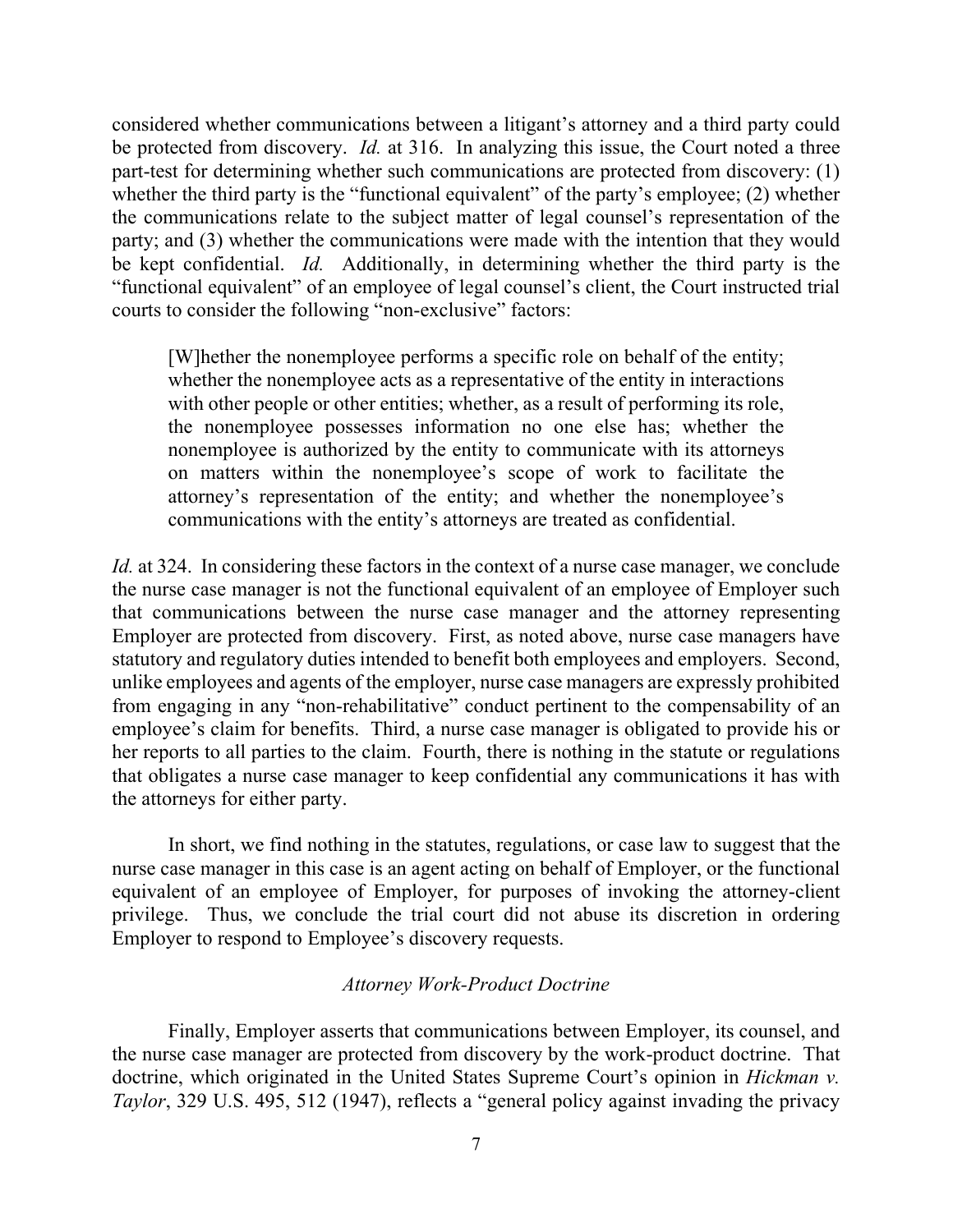of an attorney's course of preparation [for litigation]." Over the years, various states, including Tennessee, adopted language from Rule 26(b)(3) of the Federal Rules of Civil Procedure. Tennessee's rule provides that, in ordering discovery, a trial court must "protect against disclosure of the mental impressions, conclusions, opinions, or legal theories of an attorney or other representative of a party concerning the litigation." Tenn. R. Civ. P. 26.02(3). Moreover, Tennessee's rule requires a party seeking to protect information from discovery "by claiming that it is privileged or subject to protection as trial preparation material" to "make the claim expressly and . . . describe the nature of the documents, communications, or things not produced or disclosed." Tenn. R. Civ. P. 26.02(5).

As explained by the Tennessee Supreme Court in *Wilson v. State*, 367 S.W.3d 229, 235 (Tenn. 2012), "[a]n attorney's work product consists of those internal reports, documents, memoranda, and other materials that the attorney has prepared or collected in anticipation of trial." The Supreme Court's Special Workers' Compensation Appeals Panel further explained that the doctrine "prevents litigants from taking a free ride on the research and thinking of their adversary's lawyer." *Boyd*, 88 S.W.3d at 219. In circumstances where a party makes a showing that certain materials are otherwise discoverable, "the burden shifts to the party opposing discovery to show that the materials are work product." *Id.* at 221. Such a party must also "demonstrate that it has not waived its protection with regard to the documents being sought." *Id.*

The Tennessee Court of Appeals has concluded that information otherwise protected by the work product doctrine is discoverable if the work product designation has been waived "under very specific and narrow circumstances, namely when . . . the claim of privilege has been waived or has expired." *Sharp v. Tenn. DOC*, No. M2016-01207- COA-R3-CV, 2017 Tenn. App. LEXIS 740, at \*8 (Tenn. Ct. App. Nov. 9, 2017). In *Arnold v. City of Chattanooga*, 19 S.W.3d 779 (Tenn. Ct. App. 1999), the Court of Appeals discussed waiver of the work product doctrine:

The protections afforded litigants by [Rules] 26.02(3) and 26.02(4) [of the Tennessee Rules of Civil Procedure] are qualified, and equitable in nature. The privilege can be overcome upon a proper showing. In keeping with equitable considerations that must be examined in applying the privilege, courts have recognized exceptions to the work product doctrine. An example is where the attorney or client has waived the protection *by voluntarily disclosing the work sought to be protected*. Partial waiver of work product as well as attorney/client privilege can act to waive the entire privilege . . . . The scope of the waiver by disclosure is defined by the "fairness doctrine," which aims to prevent the prejudice and distortion that may be caused by one party's selective disclosure of otherwise protected information.

*Id.* at 787 (internal citations omitted) (emphasis added).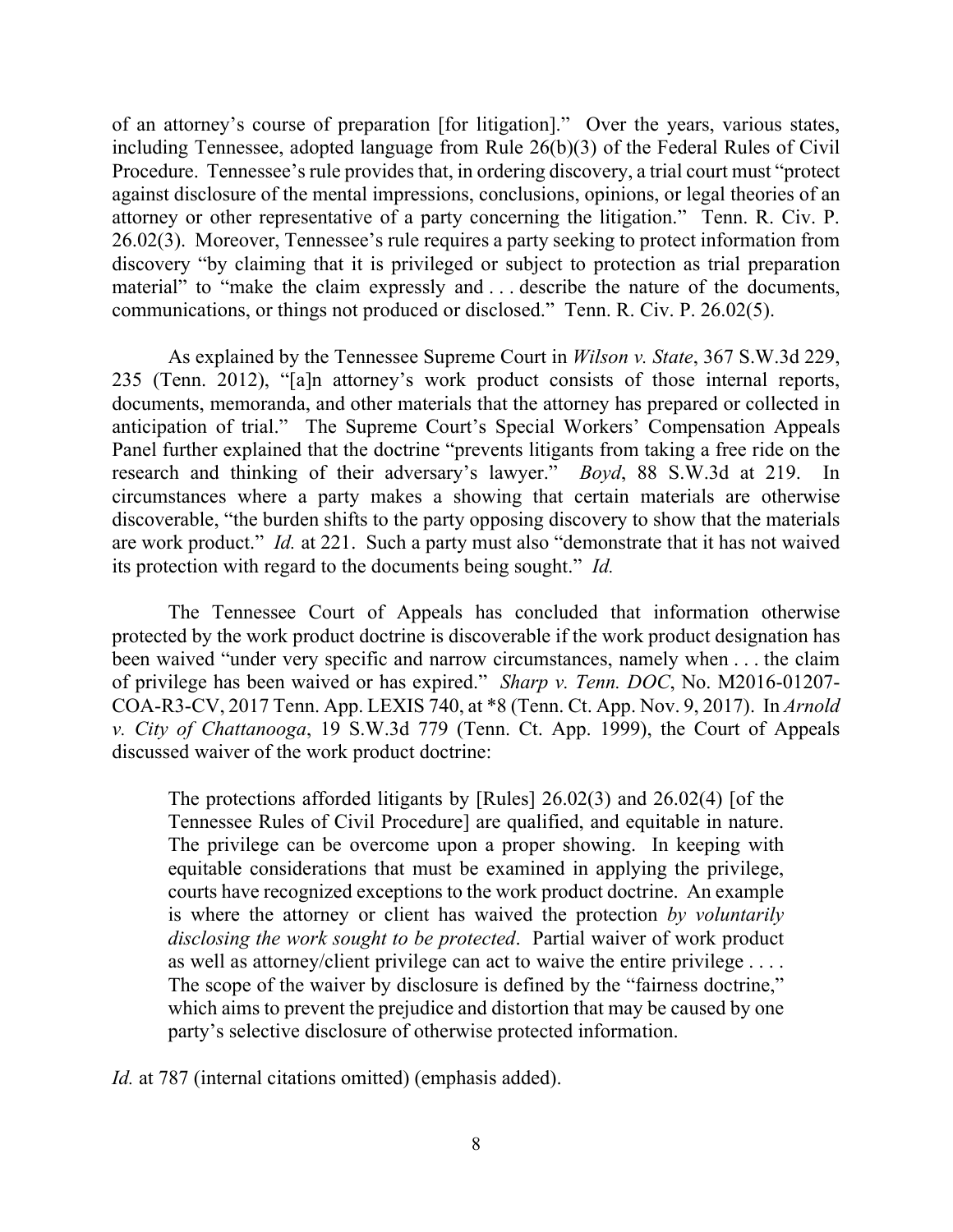Here, Employer asserts that communications between its attorney and the nurse case manager qualify as attorney work product because "Counsel for Employer's mental processes are evident from the fact-gathering questions and remarks made by Counsel for Employer to [the nurse case manager]." Specifically, Employer argues that "counsel for Employer has had to communicate with [the nurse case manager] to find out the latest developments from Employee's treatment, which . . . has been critical for defending this claim in light of the constant pressure Employee has placed on her medical providers." Moreover, Employer asserts that were it to be required to disclose these materials, "Employee would obtain the mental processes of Counsel for Employer because these processes can be deduced from the nature of the questions and comments contained in the communications from Counsel for Employer to [the nurse case manager]." We are unpersuaded.

As discussed above, a nurse case manager is not a party to workers' compensation litigation and does not act solely for the benefit of the employer. A nurse case manager's role is essentially neutral. The nurse case manager is directed by regulations to assist the injured worker in rehabilitative activities and address return-to-work issues, and the nurse case manager is prohibited from engaging in any activity that places him or her in an adversarial role to either the employee or the employer. Both parties are required to provide information to and cooperate with the nurse case manager in the performance of his or her duties. Tenn. Comp. R. & Regs. 0800-02-07-.02(3)-(4). Hence, if an attorney for either party chooses to discuss matters with the nurse case manager that could be construed to reveal that attorney's mental impressions or legal theories of the case, that attorney risks waiving any protections afforded by the work product doctrine because any such mental impressions have been shared with a neutral third party.

In the present case, the record is unclear as to the precise nature of the information Employer claims was communicated to the nurse case manager that is protected by the work product doctrine. However, if any of those communications included the mental impressions or legal theories of the attorney, we conclude that the work product doctrine was waived when those mental impressions or legal theories were communicated to a neutral third party. As a result, we conclude the trial court did not abuse its discretion in ordering Employer to produce the requested information.

### **Conclusion**

For the foregoing reasons, we affirm the trial court's order and remand the case. Costs on appeal are taxed to Employer.